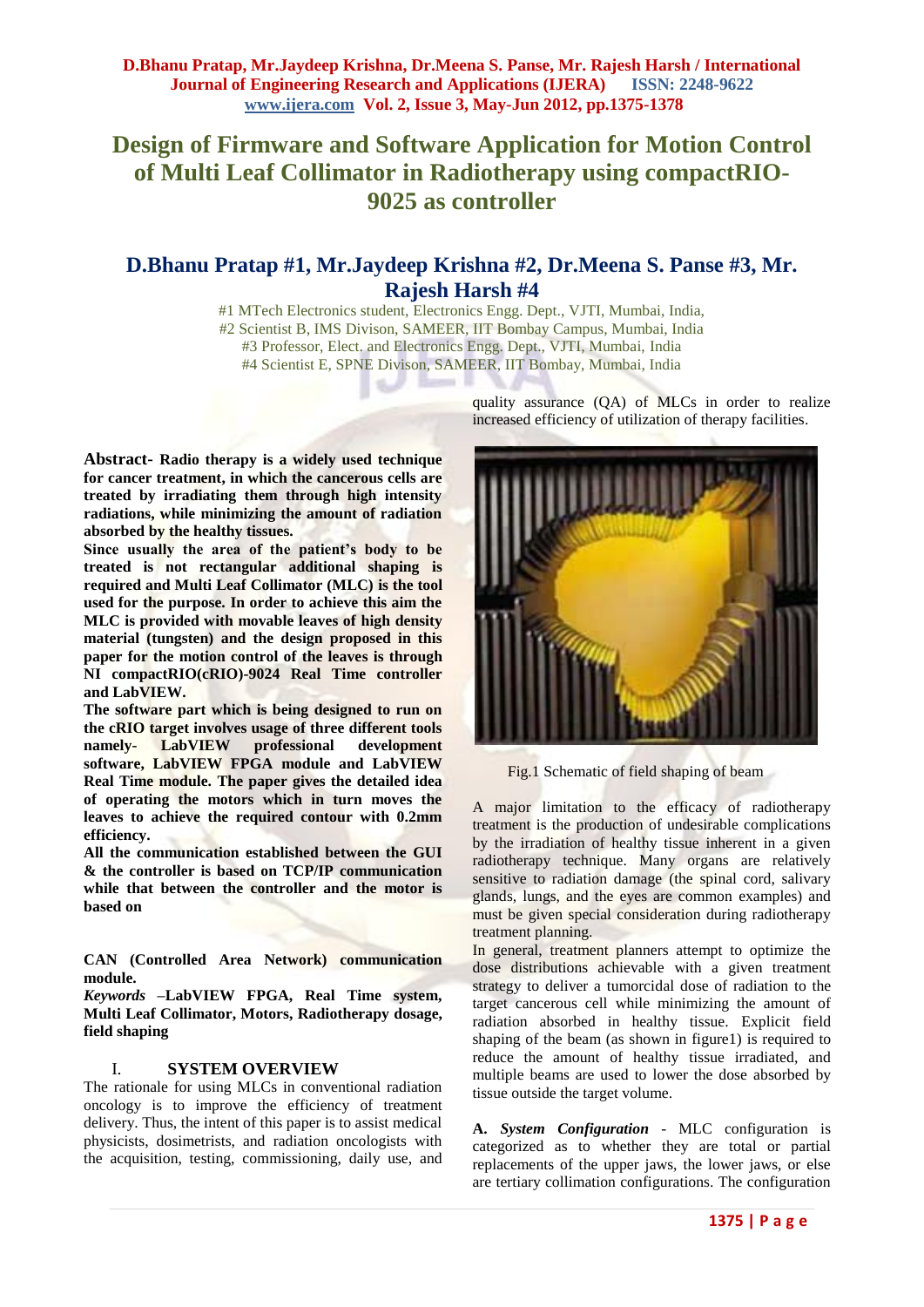### **D.Bhanu Pratap, Mr.Jaydeep Krishna, Dr.Meena S. Panse, Mr. Rajesh Harsh / International Journal of Engineering Research and Applications (IJERA) ISSN: 2248-9622 www.ijera.com Vol. 2, Issue 3, May-Jun 2012, pp.1375-1378**

described in this paper creates a number of x-ray beam collimation and control configurations. The tertiary block trays and the gantry housing are placed closer to the patient as shown in figure1.



Fig.2 Schematic of a photon collimation system with upper and lower jaws and a tertiary multi leaf collimator.

The figure below shows the design of the leaf. The *width*  of the leaf is the small dimension of the leaf perpendicular to the direction of propagation of the x-ray beam and perpendicular to the direction of motion of the leaf.



Fig.3 Schematic of generic MLC leaf illustrating leaf terminology. An example of a curved end and a stepped side





Fig.4 Demonstration of the "out-of-field"

The circumference or the outer diameter of the plate on which the MLC is fitted is 850 mm, while the radiation window through which the beam is passed has a dimension of 200 x 200 mm. There are two banks or carriage on the either side of radiation window which encapsulates 40 leaves on each side to achieve the required contour. These leaves are driven by 80 corresponding motors. These motors are controlled by the NI cRIO-9024 Real Time controller through CAN module of communication.

 Figure 4 shows how the required contour is achieved using multi leaf collimator and the occurrence of out of field of the leaves.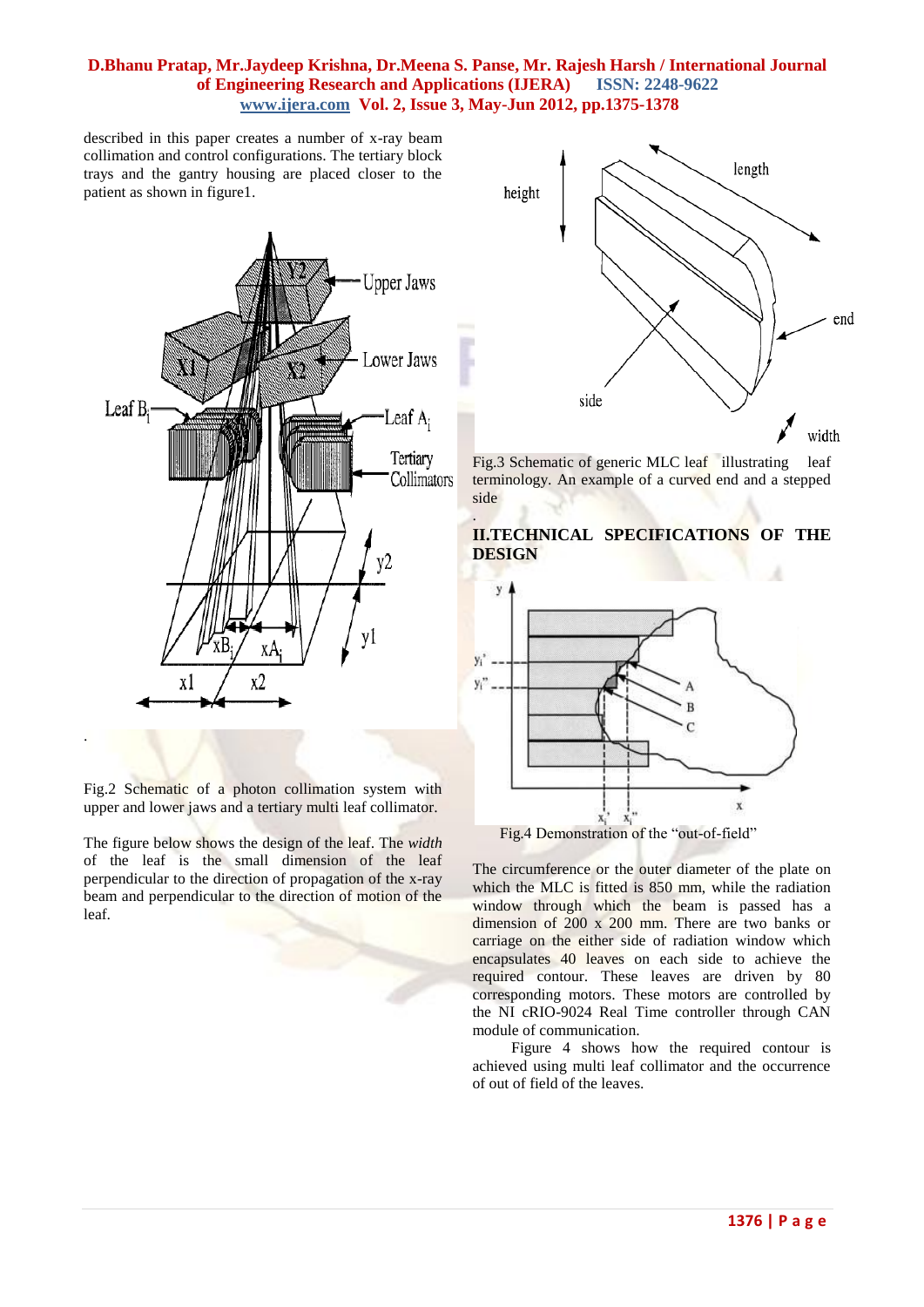### **D.Bhanu Pratap, Mr.Jaydeep Krishna, Dr.Meena S. Panse, Mr. Rajesh Harsh / International Journal of Engineering Research and Applications (IJERA) ISSN: 2248-9622 www.ijera.com Vol. 2, Issue 3, May-Jun 2012, pp.1375-1378**



Fig.5 Block diagram of the proposed design

### **III. COMPACTRIO AND ITS HARDWARE MODULES**

CompactRIO combines an embedded floating point processor (PowerPC) with real-time operating system VxWorks, a high-performance reconfigurable FPGA and hot swappable I/O modules within a single chassis. Hotswappable I/O modules have build in conditioning, connectors and isolation for analog and digital I/O. Each I/O module is connected directly to the FPGA, providing low-level customization of timing and I/O signal processing. The FPGA is connected to the embedded real-time processor via a high speed PCI bus.



Fig.6 CompactRIO internal structure

CompactRIO 9025 real time controller is used which has 4 slots for C series I/O modules. The slots in the chassis are fitted in with a NI-9403 32 channel digital module, a NI-9205 32 channel analog module and NI-9853 CAN module.



Fig.7 NI CompactRIO 9014 Real Time Controller

The CompactRIO modular controllers and chassis have a wider temperature range -40 $^{\circ}$ C to +70 $^{\circ}$ C, a 4-slot option for a compact size, a higher performance reconfigurable FPGA, a full-speed USB port for adding additional storage with USB-based storage media and very low power consumption (approximately 8W)

### **IV. SOFTWARE MODULE DEVELOPMENT**

For making the program at the target of NI CompactRIO, there two different VIs are designed:-

- *1) LabVIEW FPGA VI:* The VI which is created under the FPGA target of the project explorer, designed on the platform of LabVIEW FPGA module and executes on the FPGA of CompactRIO device is called LabVIEW FPGA VI.
- *2) LabVIEW Real-Time VI:* The VI which is created under the Real Time controller target of the project explorer, designed on the platform of LabVIEW Real Time module and executes on a dedicated processor running a real-time operating system is called LabVIEW Real Time VI.



Fig.8 The user interface on MLC PC